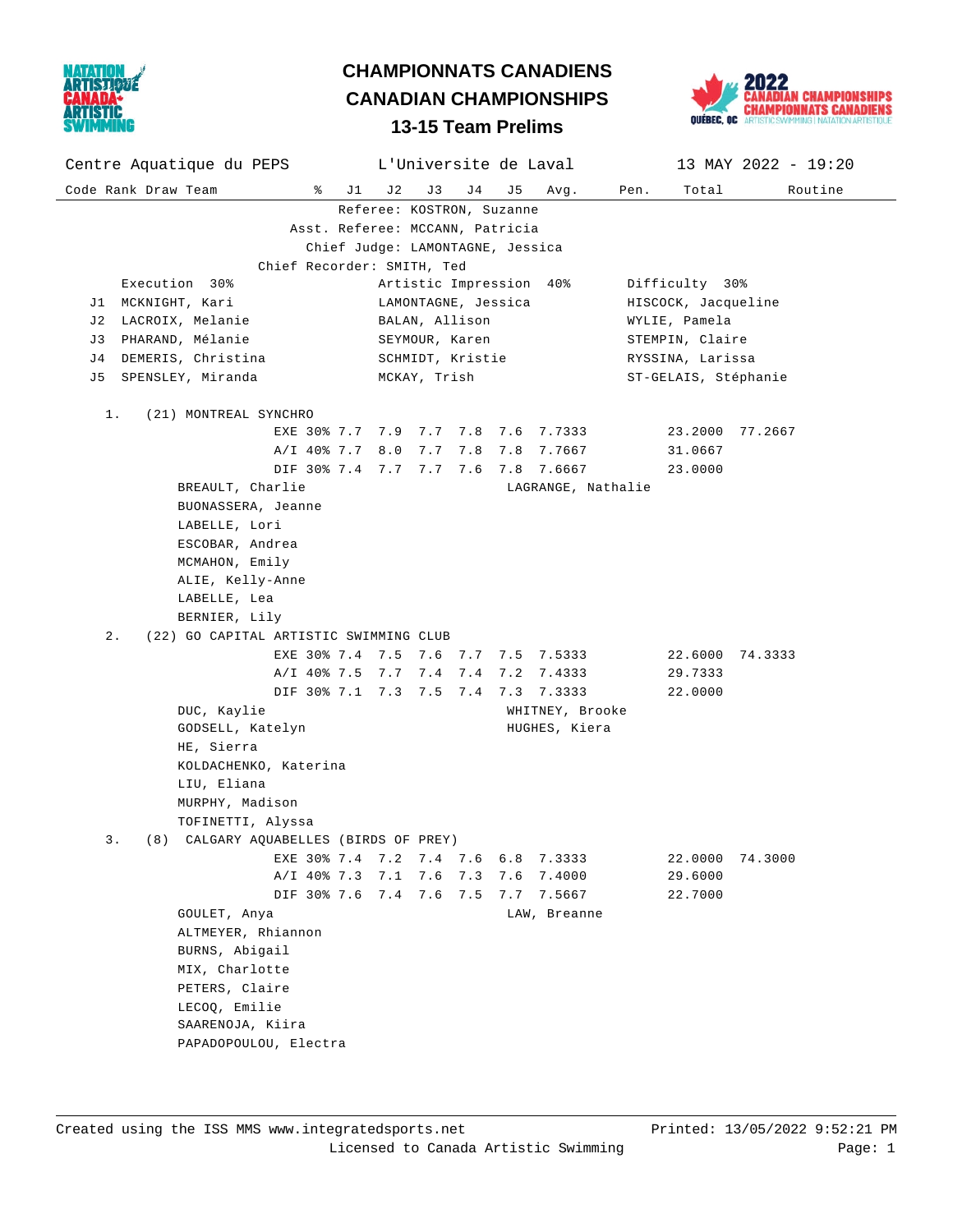



#### Code Rank Draw Team  $\frac{1}{2}$   $\frac{1}{3}$   $\frac{1}{3}$   $\frac{1}{4}$   $\frac{1}{3}$   $\frac{1}{4}$   $\frac{1}{3}$   $\frac{1}{2}$   $\frac{1}{3}$   $\frac{1}{2}$   $\frac{1}{2}$   $\frac{1}{2}$   $\frac{1}{2}$   $\frac{1}{2}$   $\frac{1}{2}$   $\frac{1}{2}$   $\frac{1}{2}$   $\frac{1}{2}$   $\frac{1}{2}$   $\frac{1}{2}$   $\$ Centre Aquatique du PEPS L'Universite de Laval 13 MAY 2022 - 19:20 4. (3) QUEBEC EXCELLENCE SYNCHRO EXE 30% 7.2 7.4 7.5 7.4 7.3 7.3667 22.1000 73.5667 A/I 40% 7.4 7.3 7.4 7.6 7.0 7.3667 29.4667 DIF 30% 7.4 7.0 7.5 7.2 7.4 7.3333 22.0000 BACCAM, Maoli DA COSTA, Samantha BROUSSEAU, Clara MORNEAU, Marie-Helene BUJOLD, Rosemarie CAREAU, Floriane DROLET, Emma JOBIN, Noemie MARQUES DA COSTA, Heloise POLIQUIN, Audrey [R]LAVOIE, Eliane [R]GASSER, Laure 5. (20) OLYMPIUM ARTISTIC SWIMMING CLUB EXE 30% 7.1 7.3 7.3 7.3 6.6 7.2333 21.7000 73.2000 A/I 40% 7.2 7.5 7.5 6.9 7.2 7.3000 29.2000 DIF 30% 7.5 7.4 7.4 7.3 7.5 7.4333 22.3000 BERRY, Jennifer SHNAYDER MAZOUR, Lola BHADRA, Sofia **BREITIGAM**, Stephanie DELAZZARI, Madeline **BUSH, Amy**  GREENSMITH, Kaylynne NIEHAUS, Christopher SIMPSON, Reagan SMITH, Lauren SOMAIA, Ria [R]CASHMORE, Sophiya [R]MIOTTO, Carly 6. (14) REMIX ARTISTIC SWIMMING CLUB EXE 30% 7.3 7.3 7.0 7.1 7.4 7.2333 21.7000 71.7333 A/I 40% 7.4 7.1 7.3 7.3 7.0 7.2333 28.9333 DIF 30% 6.9 6.9 7.3 7.4 6.7 7.0333 21.1000 YANG, Cindy **KOPTIE**, Jennifer WEN, Abigail **WEN**, Manny MCCREA, Bridget YU, Kaylee SHEU, Kate SAVAGE, Sophie KOPTIE, Isabelle PADGETT, Isobel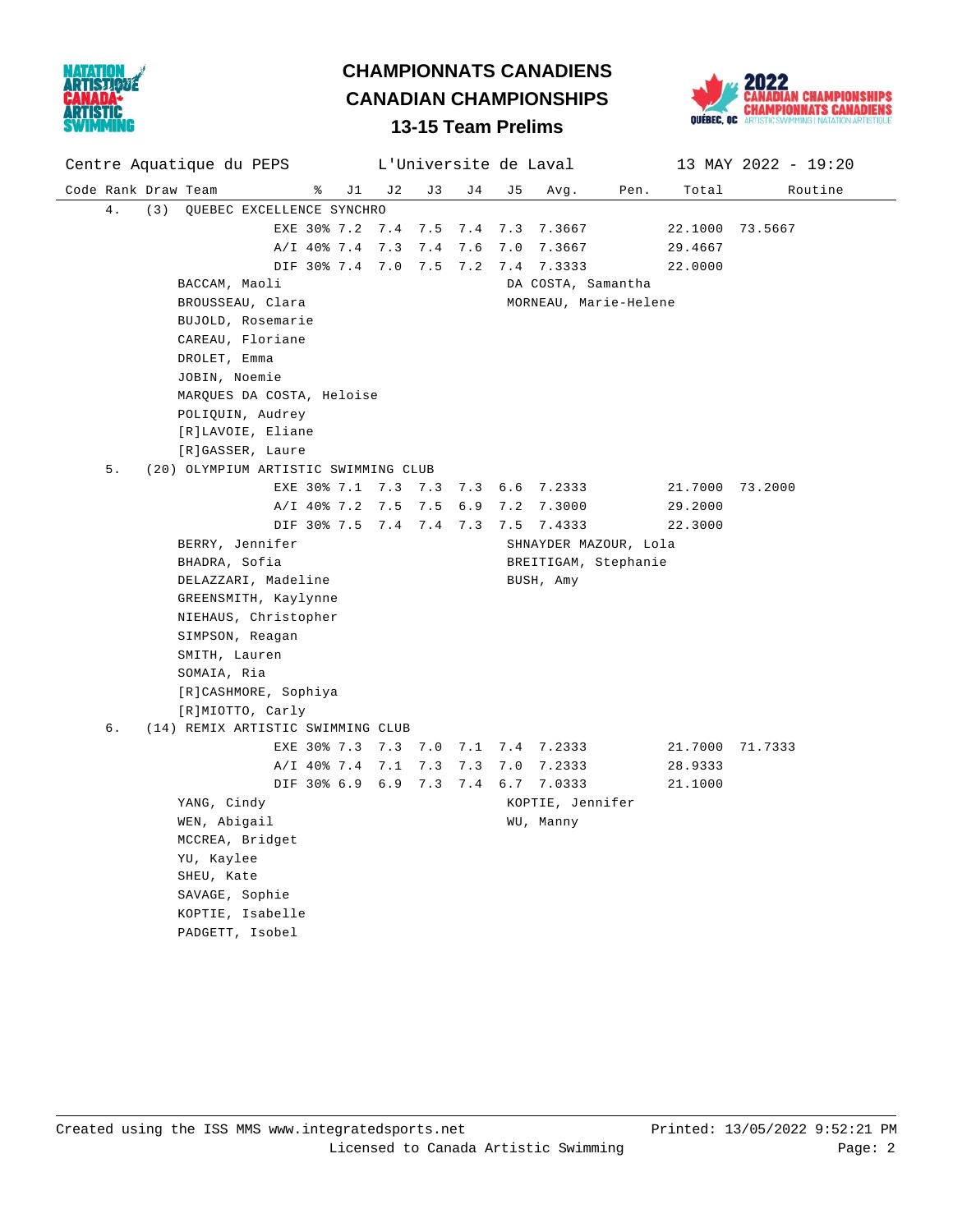



Code Rank Draw Team % J1 J2 J3 J4 J5 Avg. Pen. Total Routine Centre Aquatique du PEPS L'Universite de Laval 13 MAY 2022 - 19:20 7. (11) PACIFIC WAVE SYNCHRO EXE 30% 7.1 7.1 7.1 6.9 6.9 7.0333 21.1000 71.6000 A/I 40% 7.0 7.3 7.1 7.2 7.3 7.2000 28.8000 DIF 30% 7.3 7.3 7.2 7.2 7.2 7.2333 21.7000 BERRETTA, Chloe CHEN, Meng GORTER, Teagan STIRRAT, Katie HERRICK, Ceilidh NG, Cho Yee (shirina) QIN, Carol WANG, Annie XU, Abereena ZHOU, Chiu Tung (lucy) 8. (15) DOLLARD ARTISTIC SWIMMING EXE 30% 7.2 7.2 7.2 6.8 6.8 7.0667 21.2000 71.1333 A/I 40% 7.3 7.4 7.0 7.0 7.4 7.2333 28.9333 DIF 30% 7.0 7.2 6.9 7.0 7.0 7.0000 21.0000 GUBERT-PAGE, Lara PILON, Ariane DAVIES, Emma KOSZEGI, Ella LALANDE, Anna SAPPIER, Odessa LEFEBVRE, Cassandra BABINEAU WONG, Sasha 9. (18) KIL-CALGARY KILLARNEY ARTISTIC SWIM CLUB EXE 30% 7.5 7.0 7.1 7.2 7.2 7.1667 21.5000 71.0667 A/I 40% 7.1 7.0 7.3 7.1 7.5 7.1667 28.6667 DIF 30% 6.9 7.0 7.0 6.6 7.4 6.9667 20.9000 ARDIES, Lauren HINDLE, Laurel BOWLING, Alexa BENSON, Shannon GILBORN, Sydney STRACHAN, Kim JOYCE, Mia MCDONALD, Rio-Belle MCILWAIN, Renee PERKIN, Olivia VANDER ZIEL, Ilianna [R]IWANIUK, Peyton [R]WILSON, Malea 10. (10) GRANITE ARTISTIC SWIMMING (TURQUOISE) EXE 30% 7.0 6.9 6.8 7.0 7.0 6.9667 20.9000 70.2000 A/I 40% 7.2 6.8 7.2 6.9 7.3 7.1000 28.4000 DIF 30% 7.1 6.8 6.8 7.3 7.0 6.9667 20.9000 FLOOD, Claudia and Courtney and Courtney VERBRUGGE, Chloe SMITH, Alyssa MANNING, Sophie O`MEARA, Madeline GOSSLING, Talbot O`CONNOR, Davis MALCOLM, Audrey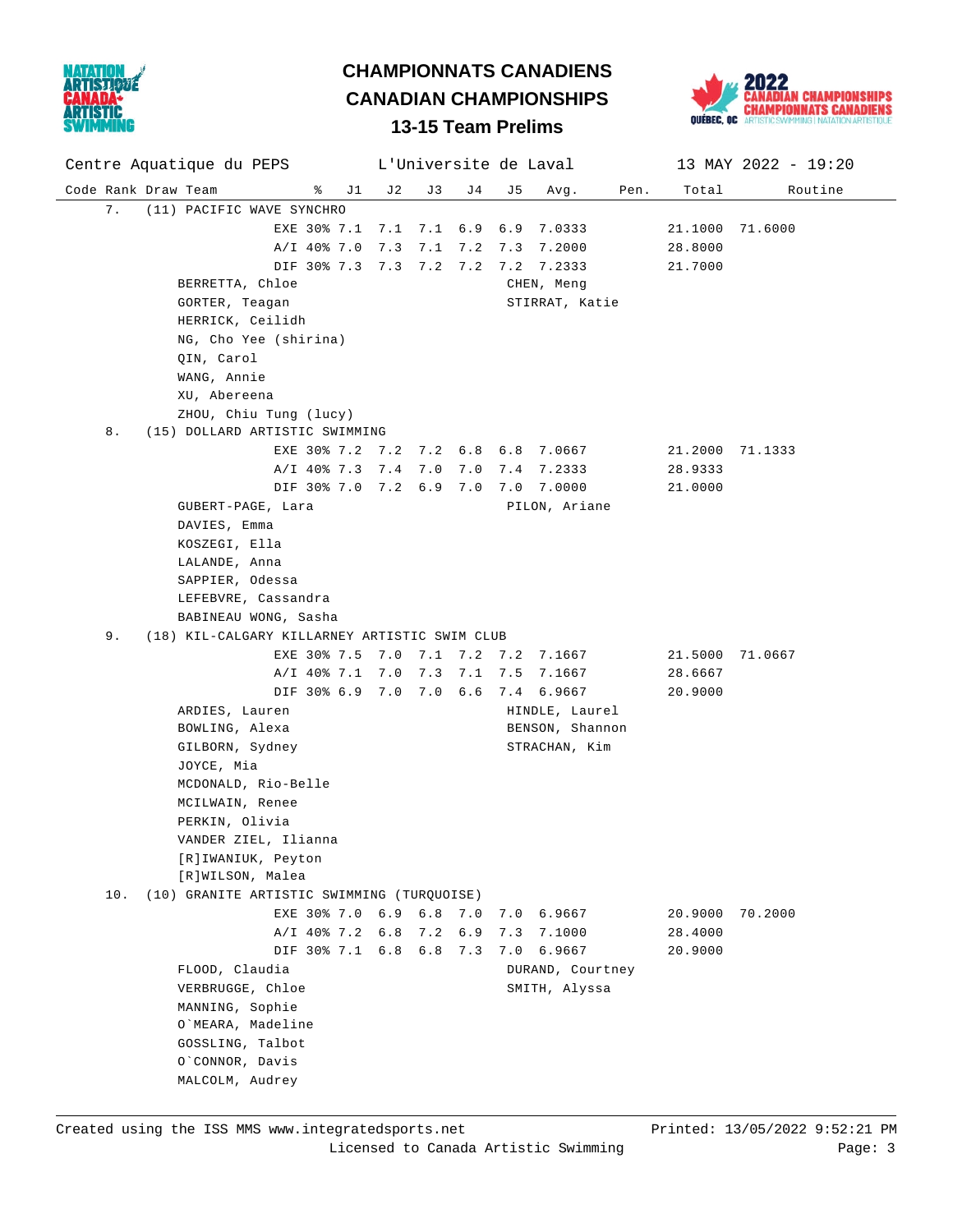



#### Code Rank Draw Team % J1 J2 J3 J4 J5 Avg. Pen. Total Routine Centre Aquatique du PEPS L'Universite de Laval 13 MAY 2022 - 19:20 11. (1) VICTORIA/NANAIMO ARTISTIC SWIMMING CLUBS EXE 30% 6.9 6.9 6.9 6.9 6.4 6.9000 20.7000 69.3667 A/I 40% 6.9 7.2 6.7 7.2 7.1 7.0667 28.2667 DIF 30% 6.8 6.8 6.6 6.8 7.2 6.8000 20.4000 BARBERIE, Danielle VINCK, Carine Kimberly CHEW, Fung-Ei MCDONAGH-PROUD, Hannah DESCHAMBAULT, Reese ELLIOTT, Hazel HUNT, Avy PONCE DE LEON, Sara SHAW, Avery WILLIAMS, Kyla [R]RICHMOND, Elsie [R]DE KLEINE, Olivia 12. (2) SASKATOON AQUALENES EXE 30% 6.7 6.8 6.7 6.7 6.6 6.7000 20.1000 68.6333 A/I 40% 6.8 7.0 6.9 7.0 6.9 6.9333 27.7333 DIF 30% 7.2 6.7 6.5 6.9 7.3 6.9333 20.8000 FRIESEN, Joley **SCHMITT**, Karine SALAZAR, Fabiola TEOFILOV, Mariana HADLAND, Natalia HUNCHAK, Emerson KUCHURAN, Sienna WASSERMANN, Avery VAUGHAN, Morgan 13. (19) PERFORMANCE SYNCHRO EXE 30% 6.8 6.9 6.7 6.7 6.7 6.7333 20.2000 67.6000 A/I 40% 7.0 6.6 6.6 6.8 7.2 6.8000 27.2000 DIF 30% 6.7 6.8 6.8 6.7 6.5 6.7333 20.2000 DUCASSE, Theadora **MICHAUD**, Katherine D`AMOURS, Syrena FROLOVA, Sofiya GRENIER, Marie-Maxim LACROIX, Ariane MEUNIER FORGET, Anais PARADIS-TREMBLAY, Emmanuelle [R]PERREAULT, Esther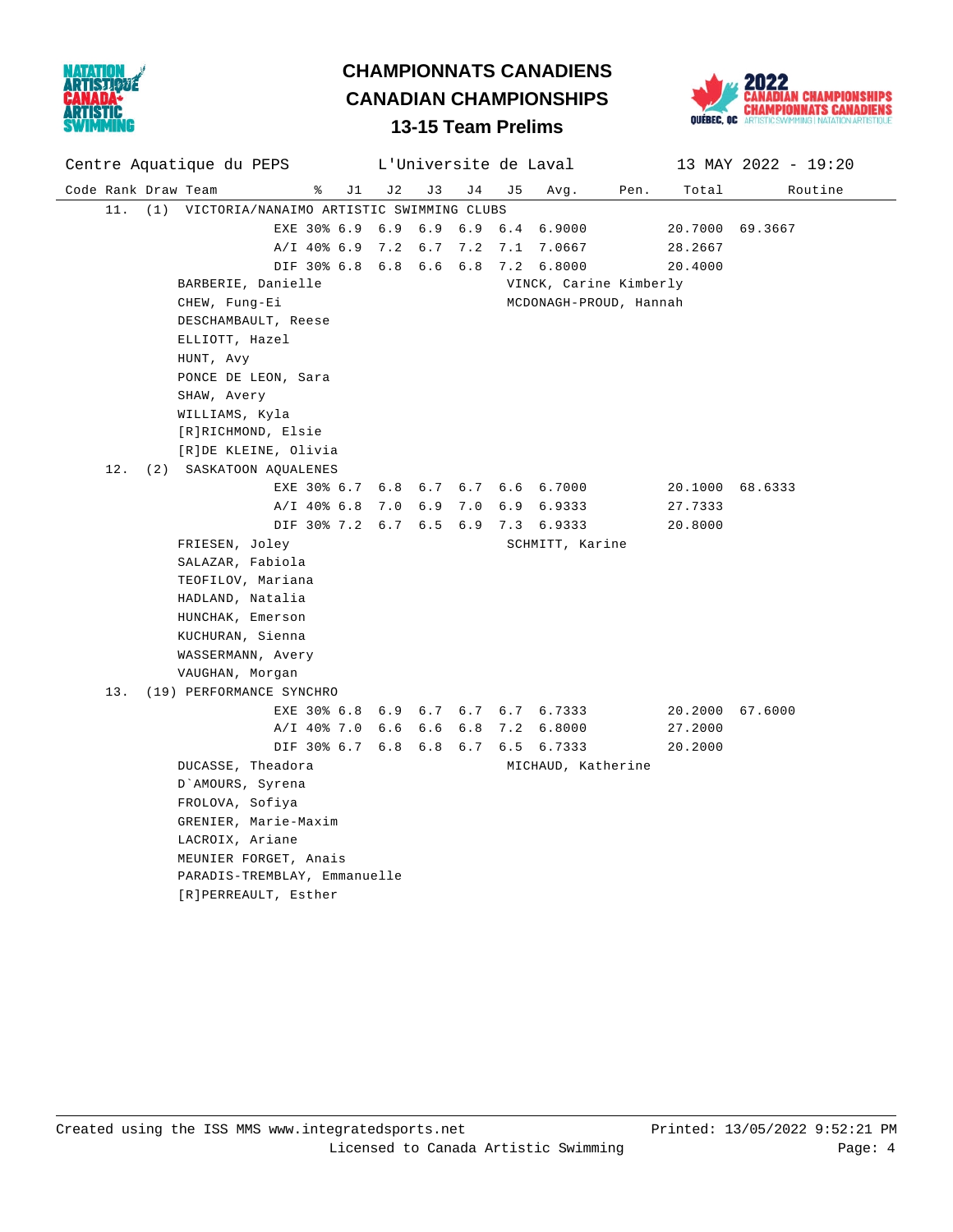

# **CHAMPIONNATS CANADIENS CANADIAN CHAMPIONSHIPS**



### **13-15 Team Prelims**

| Centre Aquatique du PEPS                               |    |         |             |    | L'Universite de Laval |      |                 | 13 MAY 2022 - 19:20 |
|--------------------------------------------------------|----|---------|-------------|----|-----------------------|------|-----------------|---------------------|
| Code Rank Draw Team<br>ႜ<br>J 1                        | J2 | J3      | J 4         | J5 | Avg.                  | Pen. | Total           | Routine             |
| 13. (16) WATERLOO REGION ARTISTIC SWIMMING CLUB        |    |         |             |    |                       |      |                 |                     |
| EXE 30% 6.9 6.4 6.5 6.6 6.6 6.5667                     |    |         |             |    |                       |      | 19.7000 67.6000 |                     |
| A/I 40% 6.7 6.9 6.7 6.8                                |    |         |             |    | 7.1 6.8000            |      | 27.2000         |                     |
| DIF 30% 6.8 7.1 6.8 7.1 6.4 6.9000                     |    |         |             |    |                       |      | 20.7000         |                     |
| SZATMARY-BAN, Ginevra                                  |    |         |             |    | HOGAN, Kelly          |      |                 |                     |
| HOLLINGSWORTH-PRATASOUSKAYA, Margaritta                |    |         |             |    |                       |      |                 |                     |
| KADAMUS, Nicole                                        |    |         |             |    |                       |      |                 |                     |
| BOWMAN, Naomi                                          |    |         |             |    |                       |      |                 |                     |
| GUBACSI, Lina                                          |    |         |             |    |                       |      |                 |                     |
| BANERJEE, Neha                                         |    |         |             |    |                       |      |                 |                     |
| LAVIGNE-BUSHKO, Sydney                                 |    |         |             |    |                       |      |                 |                     |
| ZHOU, Alexandra                                        |    |         |             |    |                       |      |                 |                     |
| 15. (7) AQUATICA SYNCHRO CLUB                          |    |         |             |    |                       |      |                 |                     |
| EXE 30% 6.3 6.5 6.4 6.6 6.4 6.4333                     |    |         |             |    |                       |      | 19.3000 66.0000 |                     |
| $A/I$ 40% 6.6 6.7                                      |    |         | $6.8 \t6.3$ |    | 7.1 6.7000            |      | 26.8000         |                     |
| DIF 30% 6.6 6.7 6.6 6.6                                |    |         |             |    | $6.9$ $6.6333$        |      | 19.9000         |                     |
| BORGES, Hailey                                         |    |         |             |    | HJARTARSON, Holly     |      |                 |                     |
| FUDGE, Ryland                                          |    |         |             |    | GANSKE, Shelley       |      |                 |                     |
| GOSSELIN, Calla                                        |    |         |             |    |                       |      |                 |                     |
| HONEY, Kamryn                                          |    |         |             |    |                       |      |                 |                     |
| PELOQUIN, Jasmine                                      |    |         |             |    |                       |      |                 |                     |
| SOBIECH, Eva                                           |    |         |             |    |                       |      |                 |                     |
| SUMMERS, Madeline                                      |    |         |             |    |                       |      |                 |                     |
| WILCOX, Nelaya                                         |    |         |             |    |                       |      |                 |                     |
| [R]LOWDON, Makayla                                     |    |         |             |    |                       |      |                 |                     |
| [R]GOSSELIN, Chloe                                     |    |         |             |    |                       |      |                 |                     |
| (12) CALGARY AQUABELLES (FABULOUS 50'S)<br>16.         |    |         |             |    |                       |      |                 |                     |
| EXE 30% 6.8 6.4                                        |    |         | $6.3 \t6.3$ |    | 6.7 6.4667            |      | 19.4000 65.3000 |                     |
| $A/I$ 40% 6.5 6.5                                      |    | 6.4 6.7 |             |    | $6.5 \quad 6.5000$    |      | 26.0000         |                     |
| DIF 30% 6.7 6.5 6.7 6.7                                |    |         |             |    | 6.5 6.6333            |      | 19.9000         |                     |
| KOLMAN, Makena                                         |    |         |             |    | BATTISTA, Jennifer    |      |                 |                     |
| DEWONCK, Makenna                                       |    |         |             |    |                       |      |                 |                     |
| BADKE, Penelope                                        |    |         |             |    |                       |      |                 |                     |
| BROWN, Madelyn                                         |    |         |             |    |                       |      |                 |                     |
| WILSON, Taylor                                         |    |         |             |    |                       |      |                 |                     |
| (13) EDMONTON AURORA SYNCHRONIZED SWIMMING CLUB<br>16. |    |         |             |    |                       |      |                 |                     |
| EXE 30% 6.4 6.8                                        |    | 6.5     |             |    | 6.5 6.5 6.5000        |      | 19.5000         | 65.3000             |
| $A/I$ 40% 6.7 6.6                                      |    |         | $6.5 \t6.7$ |    | 6.4 6.6000            |      | 26.4000         |                     |
| DIF 30% 6.4 6.8 6.5 6.5                                |    |         |             |    | 6.3 6.4667            |      | 19.4000         |                     |
| BOLDT STEEN, Mika                                      |    |         |             |    | KEENAN, Vanessa       |      |                 |                     |
| CAHILL, Lila                                           |    |         |             |    | WEGNER, Annette       |      |                 |                     |
| EGAN, Kaylie                                           |    |         |             |    |                       |      |                 |                     |
| LANGE, Vienna                                          |    |         |             |    |                       |      |                 |                     |
| LEWINGTON, Olivia                                      |    |         |             |    |                       |      |                 |                     |
| LITOSKI, Aydee                                         |    |         |             |    |                       |      |                 |                     |
| WILLIS, Cadence                                        |    |         |             |    |                       |      |                 |                     |
| WILLIS, Charlotte                                      |    |         |             |    |                       |      |                 |                     |
| [R]JOHAL, Jaya                                         |    |         |             |    |                       |      |                 |                     |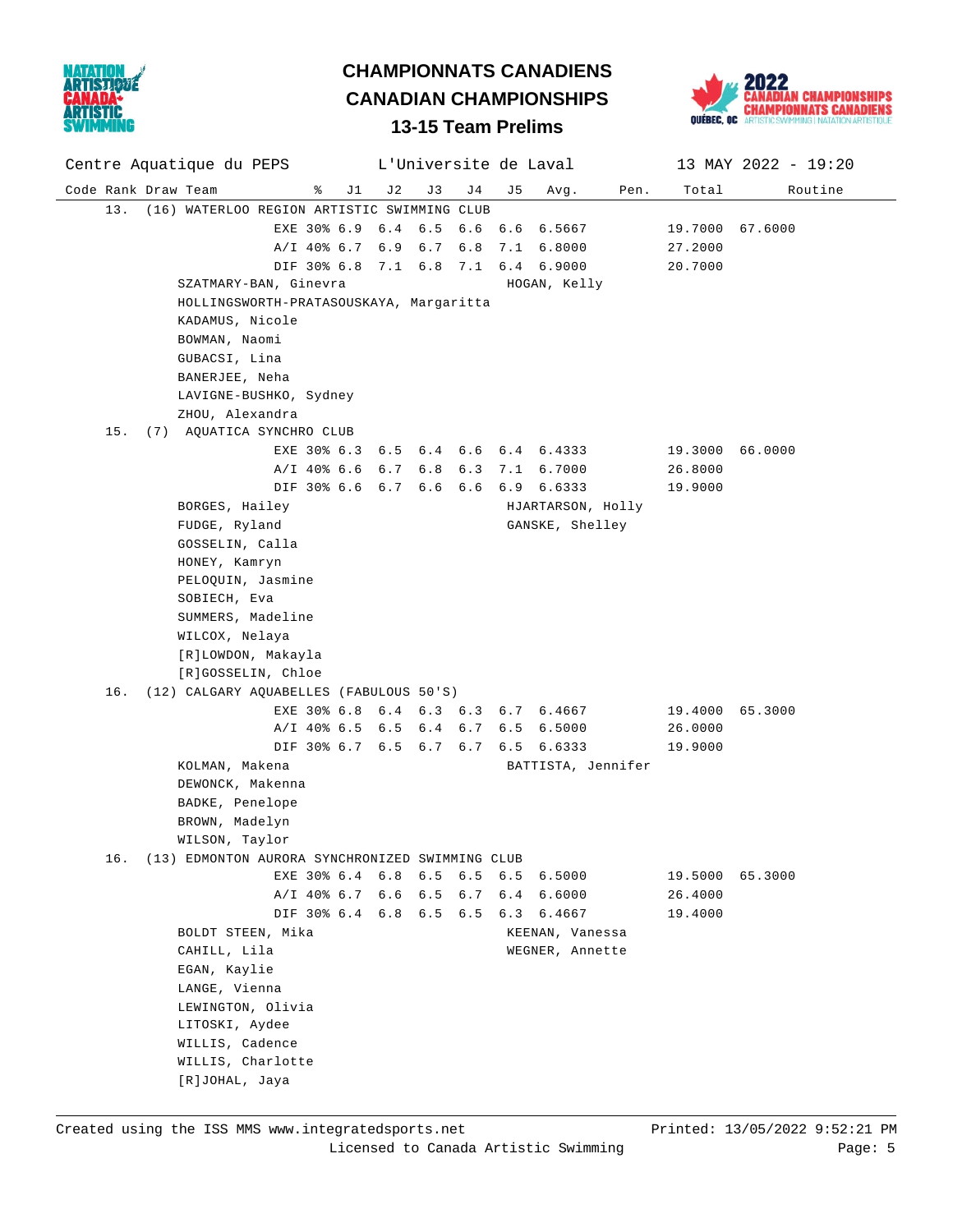



#### Code Rank Draw Team % J1 J2 J3 J4 J5 Avg. Pen. Total Routine Centre Aquatique du PEPS L'Universite de Laval 13 MAY 2022 - 19:20 18. (4) CAPRICE ARTISTIC SWIMMING EXE 30% 5.9 6.3 6.1 6.4 6.3 6.2333 18.7000 63.6000 A/I 40% 6.4 6.4 6.3 6.4 6.6 6.4000 25.6000 DIF 30% 6.5 6.4 6.5 6.4 6.4 6.4333 19.3000 VAN LOOY, Sasha AREF`YEVA, Alina NOMURA, Anika **ITEN, Kalista**  PARK, Sol LEUNG, Alayna HOLDEN-GOLDSMITH, Penelope IWANKOW, Elsie ZHU, Yiling NEVRTALOVA, Klara 19. (9) ATLANTIS SYNCHRO EXE 30% 6.5 6.2 6.2 6.3 6.7 6.3333 19.0000 62.7333 A/I 40% 6.5 6.2 6.0 6.3 6.2 6.2333 24.9333 DIF 30% 6.2 6.3 6.1 6.5 6.3 6.2667 18.8000 MORRISON, Aurora **MERRILL**, Ally TU, Shiyue (sherry) **OSLER**, Megan MACDONALD, Lauren COHEN, Isla LEITAO, Gabrielle HAWRYLAK, Olivia MACLELLAN, Anna 20. (17) WINNIPEG SYNCHRO (TEAM ART) EXE 30% 6.2 6.1 5.9 5.9 6.1 6.0333 18.1000 61.3333 A/I 40% 6.4 6.3 6.1 6.2 6.2 6.2333 24.9333 DIF 30% 6.2 6.1 5.8 6.0 6.5 6.1000 18.3000 BAHL, Zoey **REIMER**, Kacie COURCHANE, Kate LAND, Karen DOVGOSELETS, Isabella GOBEIL, Emma JONKER, Addison ELMAGHRABY, Salma 21. (5) GRANITE ARTISTIC SWIMMING (ORANGE) EXE 30% 6.1 5.7 5.8 5.7 5.9 5.8000 17.4000 59.8000 A/I 40% 6.1 6.1 6.1 5.8 5.8 6.0000 24.0000 DIF 30% 6.3 6.2 5.9 5.9 6.6 6.1333 18.4000 CHAWLA, Aanya **ERMTER**, Adriana HATHERELL, Audrey SHANNON, Emily TUPHOLME, Paige WU, Kathryn XU, Camellia